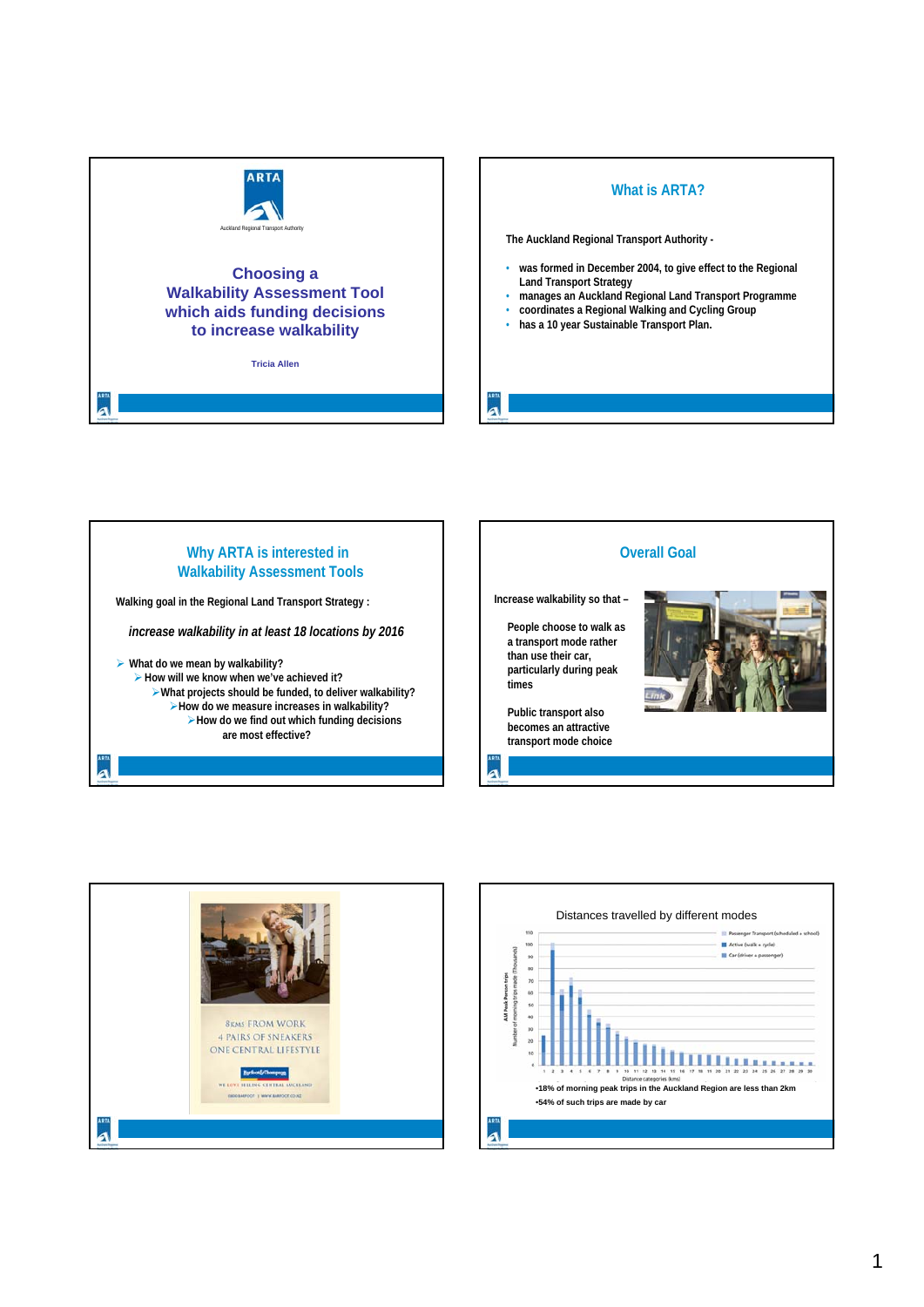





**3. Key obstacles preventing choice**

## **2. What needs to change**

**Hierarchy of options**

**Method to quantify which changes should take priority**



**Overview report to enable decisionmakers to prioritise options**

#### **4. Nationally recognised**

**Funding recommendations to be made by ARTA alignment with Land Transport NZ crucial**

**Long-term use of tool anticipated – over 10 years**

**Tap into obstacles knowledge to prioritise action list**

**Importance of perception as well as physical environment**

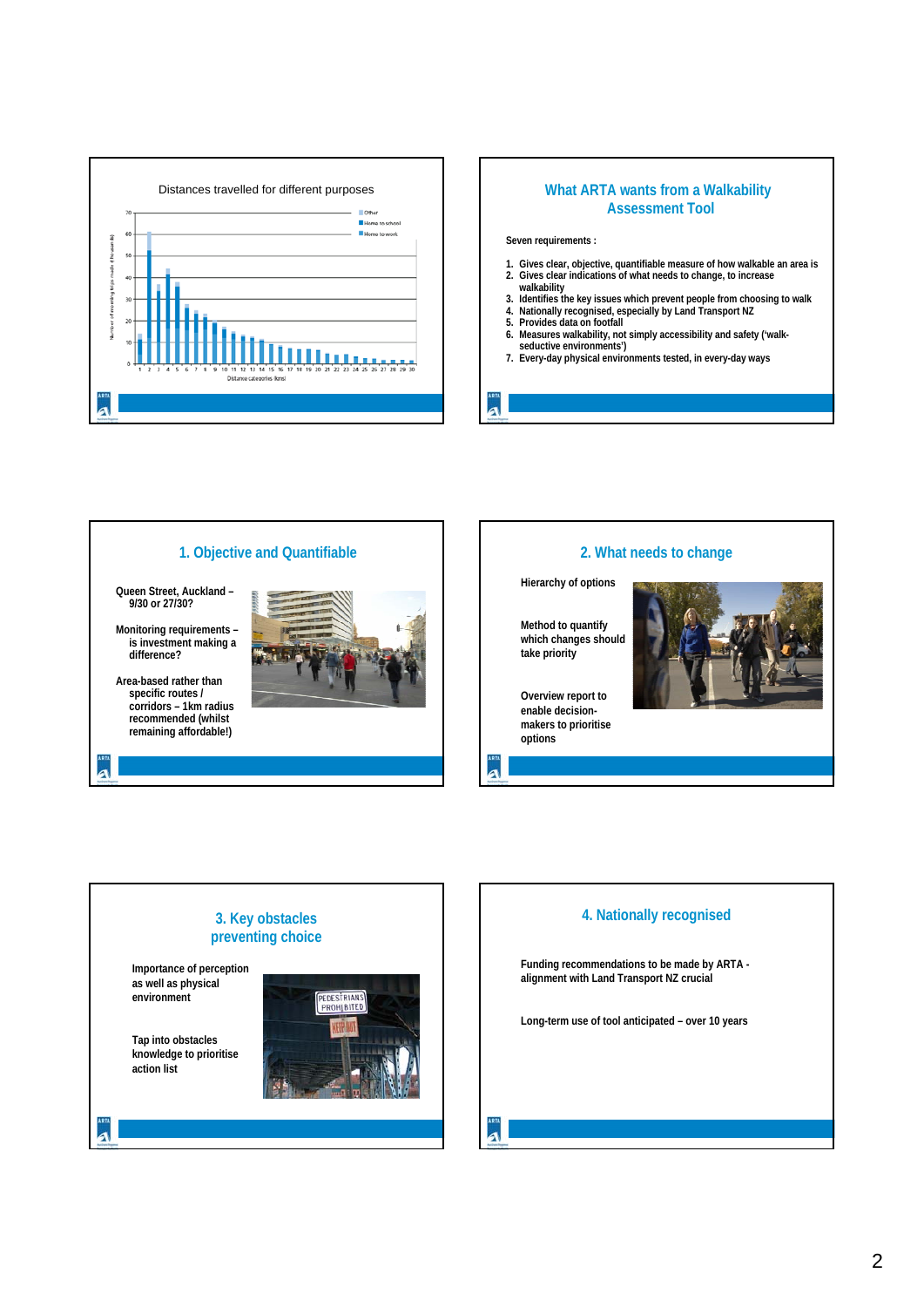# **5. Footfall Data**

**Purpose of increasing walkability is to increase numbers of people choosing to walk as a transport mode**

**100% walkability + no increase in pedestrians** 

**= wrong outcome**

**Footfall will really tell us about strategic effectiveness…**

a



### **6. Measuring walkability, not just accessibility and safety**

**Accessibility and safety essential elements of walkability.**

**Walkability so much more, however :**



d

**Walk-accessible →** 

**Walk-friendly → Walk-seductive…**